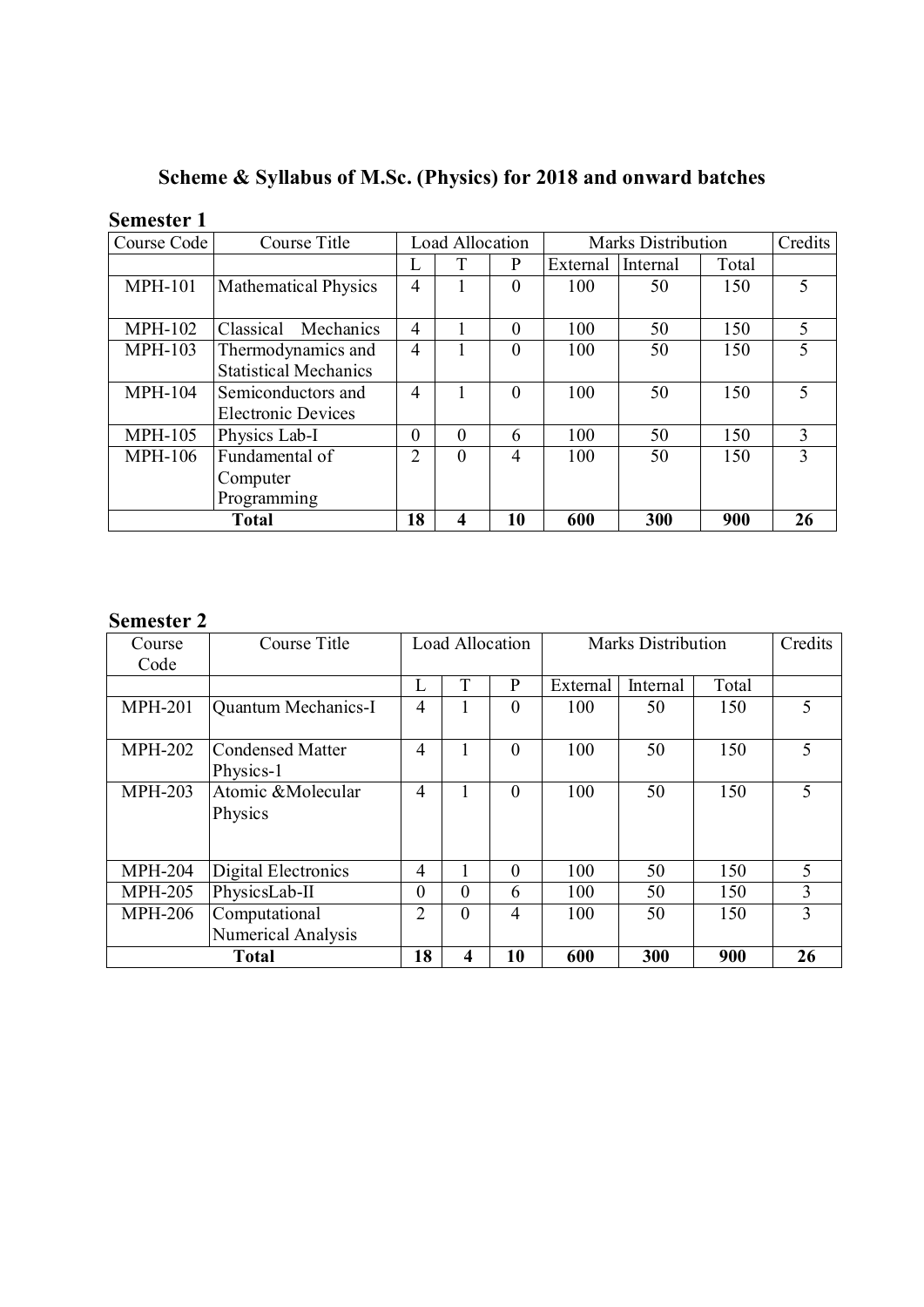| <b>Semester 3</b> |                             |                 |          |                |                           |          |       |         |
|-------------------|-----------------------------|-----------------|----------|----------------|---------------------------|----------|-------|---------|
|                   | Course Code   Course Title  | Load Allocation |          |                | <b>Marks Distribution</b> |          |       | Credits |
|                   |                             |                 |          | P              | External                  | Internal | Total |         |
| <b>MPH-301</b>    | <b>Quantum Mechanics-II</b> | 4               |          | 0              | 100                       | 50       | 150   |         |
| <b>MPH-302</b>    | Condensed Matter            | 4               |          | $\overline{0}$ | 100                       | 50       | 150   | 5       |
|                   | Physics -II                 |                 |          |                |                           |          |       |         |
| <b>MPH-303</b>    | <b>Nuclear Physics</b>      | 4               |          | $\theta$       | 100                       | 50       | 150   | 5       |
|                   |                             |                 |          |                |                           |          |       |         |
| <b>MPH-304</b>    | Classical                   | 4               |          | $\Omega$       | 100                       | 50       | 150   | 5       |
|                   | Electrodynamics             |                 |          |                |                           |          |       |         |
| <b>MPH-305</b>    | Physics Lab-III             | 0               | $\Omega$ | 6              | 100                       | 50       | 150   | 3       |
|                   | 16                          | 4               | 6        | 500            | 250                       | 750      | 23    |         |

Scheme & Syllabus of M.Sc. (Physics)

# Semester 4

| Course Code    | Course Title                                      | Load Allocation |   | <b>Marks Distribution</b> | Credits  |          |       |    |
|----------------|---------------------------------------------------|-----------------|---|---------------------------|----------|----------|-------|----|
|                |                                                   | ⊥               |   | p                         | External | Internal | Total |    |
| <b>MPH-401</b> | Physics of Nano<br>Materials                      | 4               |   | $\theta$                  | 100      | 50       | 150   |    |
| <b>MPH-402</b> | Synthesis and<br>Characterization of<br>Materials | 4               |   | $\theta$                  | 100      | 50       | 150   |    |
|                | Dissertation*                                     |                 |   |                           | 300      | 150      | 450   | 20 |
| <b>Total</b>   |                                                   | 14              | 2 | 0                         | 500      | 250      | 750   | 30 |

# NOTES:

1. Three alphabet course code MPH stands for M.Sc. Physics.

2. Each lecture is of one hour duration.

\*It will be an integrated dissertation, involving a maximum of 05 students in each group. The components of the Dissertation are as follows;

• Pre-submission Seminar (Internal Evaluation) (Satisfactory / Unsatisfactory)

• Thesis (Internal Evaluation) (150 Marks)

• Presentation (External Evaluation) (300 Marks)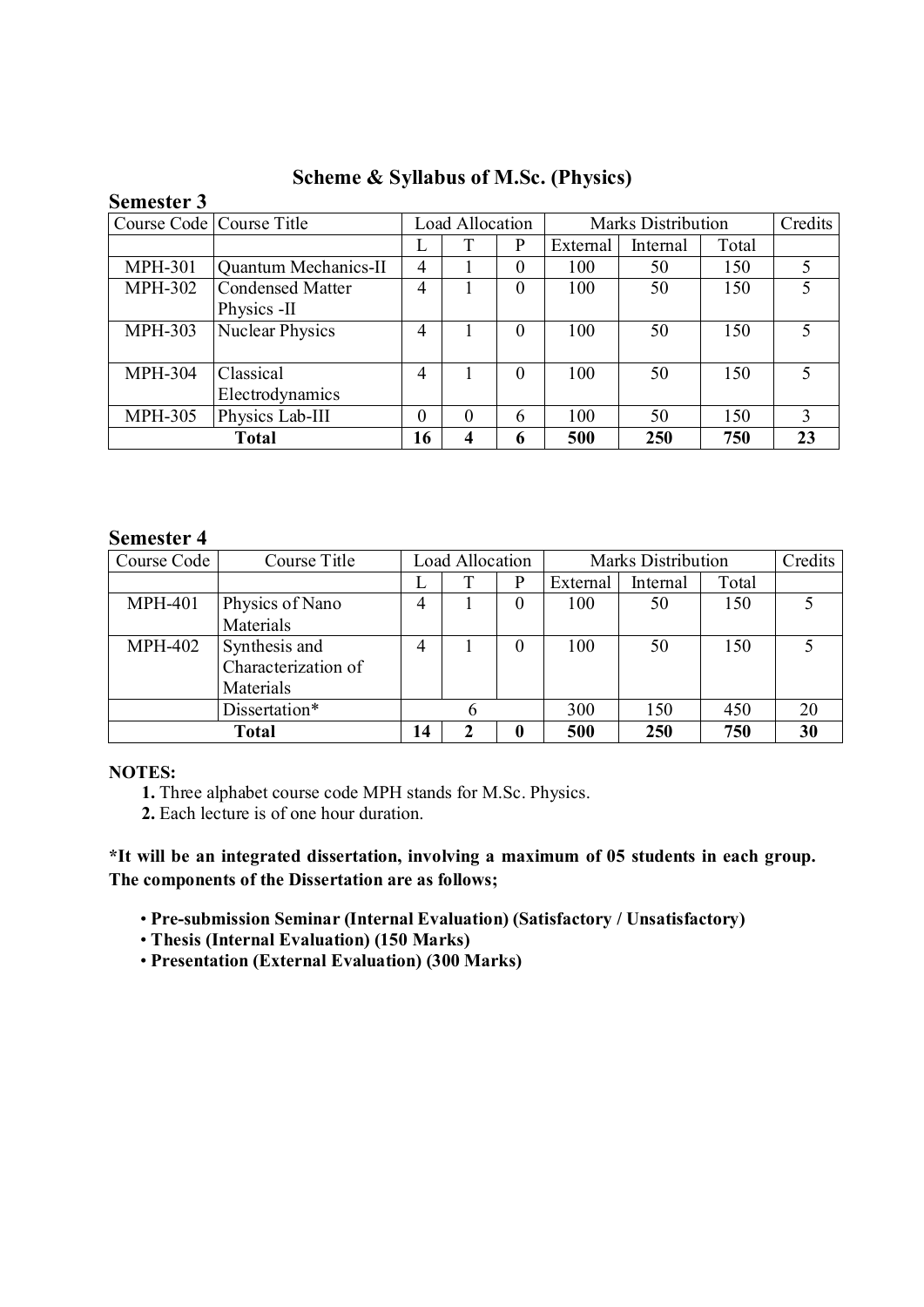#### MPH-101 MATHEMATICAL PHYSICS

#### M. Marks External Exam: 100 (4L+1T Hrs./week)

1. Elements of complex analysis: Introduction, Laurent series-poles, residues and evaluation of integrals; Cauchy-Riemann conditions, Cauchy's Integral formula, Laurent expansion, singularities, calculus of residues, evaluation of definite integrals. 7 lectures

2. Fourier Analysis, Laplace Analysis & Inverse Laplace Analysis: Fourier series of periodic functions, even and odd functions, half range expansions and different wave forms, complex form of Fourier series and practical harmonic analysis. Fourier transforms of various standard functions. Laplace transforms of various standard functions, properties of Laplace transforms and inverse Laplace transforms. 10 lectures

3. Differential Equations: Linear differential equations with constant coefficients, Cauchy's homogeneous linear equation, Use of Partial differential equations in physics problems, separation of variables. 6 lectures 6 lectures

4. Special Functions: Dirac delta function, Gamma function, Beta function. Bessel function of first and second kind, Generating function, integral representation and recurrence relations for Bessel's functions of first kind, orthogonality. Legendre functions: generating function, recurrence relations and special properties, orthogonality, associated parity, Hermite functions, Laguerre functions.

#### 12 lectures

5. Group Theory: Definition of a group, Multiplication table, Conjugate elements and classes of groups, directs product, Isomorphism, homeomorphism, permutation group, Definitions of the three dimensional rotation group and  $SU(2)$ ,  $SU(3)$ . 5 lectures

6. Tensor : Cartesian tensor, vector component, covariant, contravariant & mixed tensor, Direct product of two or more tensor, tensor of second & higher rank, symmetric & anti-symmetric, Illustrative applications of tensor in physics. 5 lectures

#### Instructions for paper setters and candidates:

I. Examiner will set total of NINE questions comprising ONE compulsory question of short answer type covering whole syllabi.

II. The students are required to attempt FIVE questions in all including the Compulsory question.

III. All questions carry equal marks.

#### Suggested Books

- 1. Mathematical Methods for Physicists: G. Arfken and H.J. Weber (Academic Press, San Diego).
- 2. Mathematical Physics: P.K. Chattopadhyay (Wiley Eastern, New Delhi).
- 3. Mathematical Physics : A.K. Ghatak, I.C. Goyal and S.J. Chua (MacMillan,India, Delhi).

4. Mathematical Methods in the Physical Sciences – M.L. Boas (Wiley, New York).

- 5. Special Functions : E.D. Rainville ( MacMillan, New York).
- 6. Mathematical Methods for Physics and Engineering : K.F.Riley, M.P.Hobson and
- S.J. Bence (Cambridge University Press, Cambridge).
- 7. Advanced Mathematical Physics by Erwin Kreyszig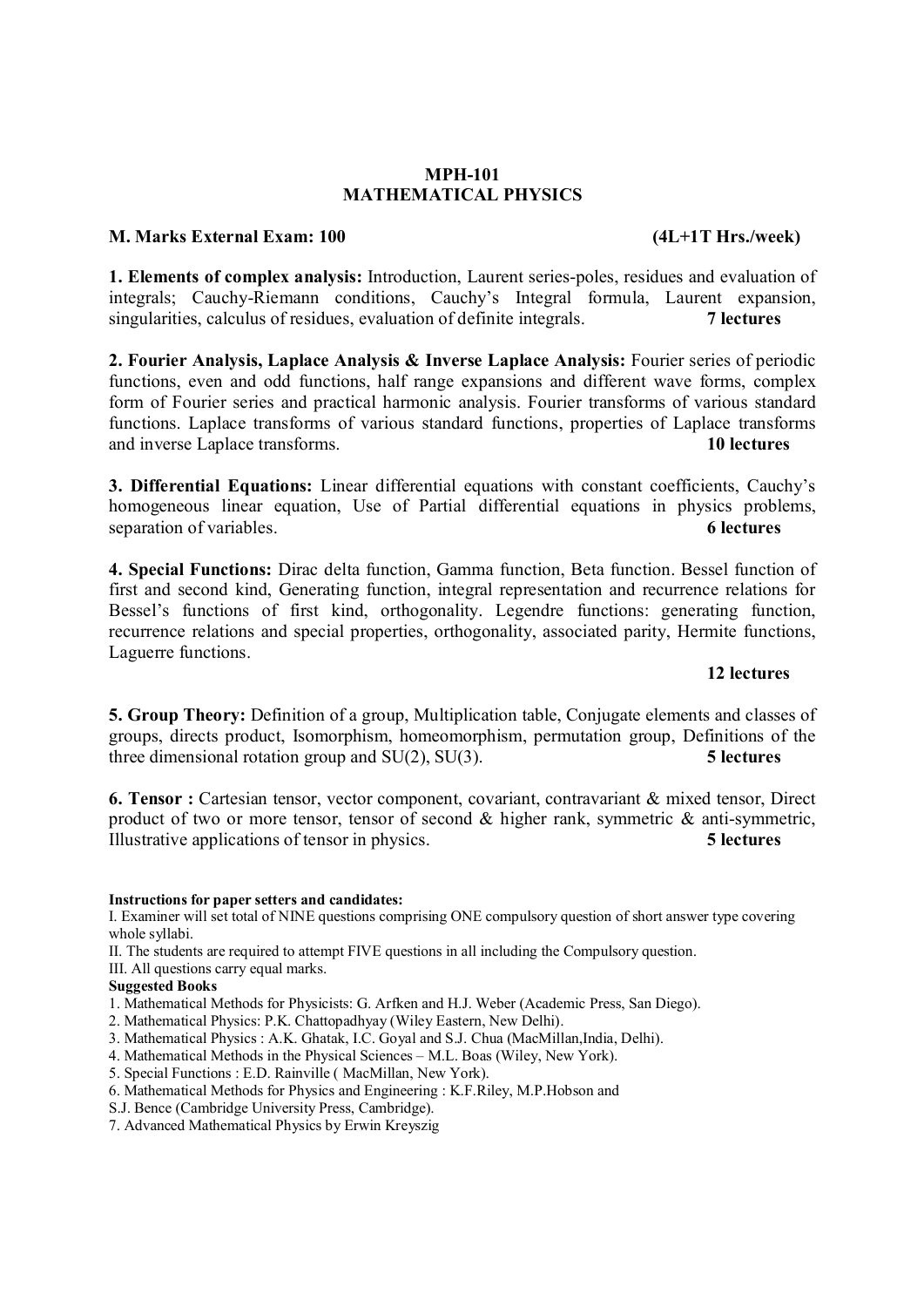#### MPH-102 CLASSICAL MECHANICS

#### M. Marks External Exam: 100 (4L+1T Hrs./week)

1.Lagrangian Formulation: Mechanics of a system of particles; constraints of motion, generalized coordinates, D'Alembert's Principle and Lagrange's velocity- dependent forces and the dissipation function, Applications of Lagrangian formulation. 10 lectures

2. Hamilton's Principles: Calculus of variations, Hamilton's principle, Lagrange's equation from Hamilton's principle, advantages of variational principle formulation, symmetry properties<br>of space and time and conservation theorems of space and time and conservation theorems.

3.Rigid Body Motion: Independent co-ordinates of rigid body, orthogonal transformations, Eulerian Angles and Euler's theorem, infinitesimal rotation, Rate of change of a vector, Coriolis force, angular momentum and kinetic energy of a rigid body, the inertia tensor, principal axis transformation, Euler equations of motion, Torque free motion of rigid body, motion of a symmetrical top. 10 lectures

4. Small Oscillations: Eigen value equation, Free vibrations, Normal Coordinates, Vibrations of a triatomic molecule. 5 lectures

5. Hamilton's Equations: Legendre Transformation, Hamilton's equations of motion, Cyclicco-ordinates, Hamilton's equations from variation principle, Principle of least action.

5 lectures

6. Canonical Transformation and Hamilton-Jacobi Theory: Canonical transformation and its examples, Poisson's brackets, Equations of motion, Angular momentum, Poisson's Bracket relations, infinitesimal canonical transformation, Conservation Theorems. Hamilton-Jacobi equations for principal and characteristic functions, Action-angle variables for systems with onedegree of freedom. 8 lectures

#### Instructions for paper setters and candidates:

I. Examiner will set total of NINE questions comprising ONE compulsory question of short answer type covering whole syllabi.

II. The students are required to attempt FIVE questions in all including the Compulsory question. III. All questions carry equal marks.

#### Suggested Books

1. Classical Mechanics: H. Goldstein, C.Poole and J.Safko (Pearson Education Asia, New Delhi).

- 2. Classical Mechanics of Particles and Rigid Bodies: K.C. Gupta (Wiley Eastern, New Delhi).
- 3. Analytical Mechanics : L.N. Hand and J.D. Finch (Cambridge University Press, Cambridge)
- 4. Mechanics: L.D. Landau and E.M. Lifshitz (Pergamon, Oxford).
- 5. Classical Mechanics: N.C. Rana and P.J. Joag (Tata McGraw Hill, New Delhi).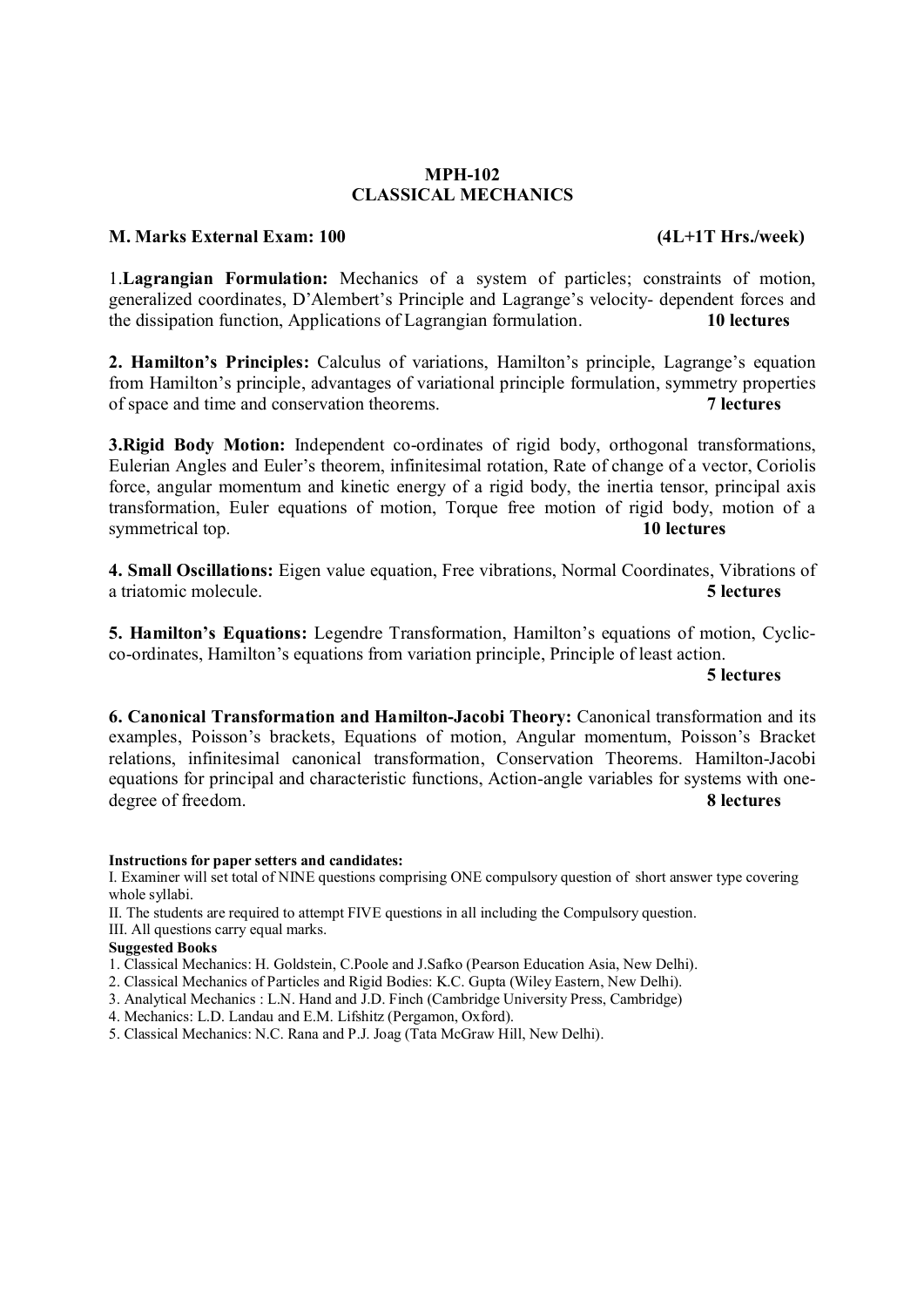#### MPH-103 THERMODYNAMICS & STATISTICAL PHYSICS

### M. Marks External Exam: 100 (4L+1T Hrs./week)

1. Basics of Thermodynamics: Laws of thermodynamics and their consequences; Thermodynamic potentials, Maxwell relations; Chemical potentials, Phase equilibrium.

#### 7 lectures

2. The Statistical Basis of Thermodynamics: The macroscopic and microscopic states, contact between statistics and thermodynamics, classical ideal gas, Gibbs paradox and its solution.

### 8 lectures

3. Ensemble Theory: Phase space and Liouville's theorem, the micro canonical ensemble theory and its application to ideal gas of monatomic particles; The canonical ensemble and its thermodynamics, partition function, classical ideal gas in canonical ensemble theory, energy fluctuations, equipartition and virial theorems, a system of quantum harmonic oscillators as canonical ensemble, statistics of paramagnetism; The grand canonical ensemble and significance of statistical quantities, classical ideal gas in grand canonical ensemble theory, density and energy fluctuations. 12 lectures

4. Quantum Statistics of Ideal Systems: Quantum states and phase space, an ideal gas in quantum mechanical ensembles, statistics of occupation numbers; Ideal Bose systems: basic concepts and thermodynamic behavior of an ideal Bose gas, Bose-Einstein condensation, discussion of gas of photons (the radiation fields) and phonons (the Debye field); Ideal Fermi systems: thermodynamic behavior of an ideal Fermi gas, discussion of heat capacity of a freeelectron gas at low temperatures, Pauli paramagnetism. 12 lectures

5. Fluctuations: Thermodynamic fluctuations, random walk and Brownian motion, introduction to nonequilibrium processes, diffusion equation. 6 lectures

#### Instructions for paper setters and candidates:

I. Examiner will set total of NINE questions comprising ONE compulsory question of short answer type covering whole syllabi.

II. The students are required to attempt FIVE questions in all including the Compulsory question.

III. All questions carry equal marks.

#### Suggested books:

1. Statistical Mechanics (2nd edition): R.K. Pathria (Butterworth-Heinemann, Oxford).

- 2. Statistical Mechanics: K. Huang (Wiley Eastern, New Delhi).
- 3. Statistical Mechanics: B.K. Agarwal and M. Eisner (Wiley Eastern, New Delhi).
- 4. Elementary Statistical Physics: C. Kittel (Wiley, New York).
- 5. Statistical Mechanics: S.K. Sinha (Tata McGraw Hill, New Delhi)
- 6. Statistical Physics by E S Rajagopal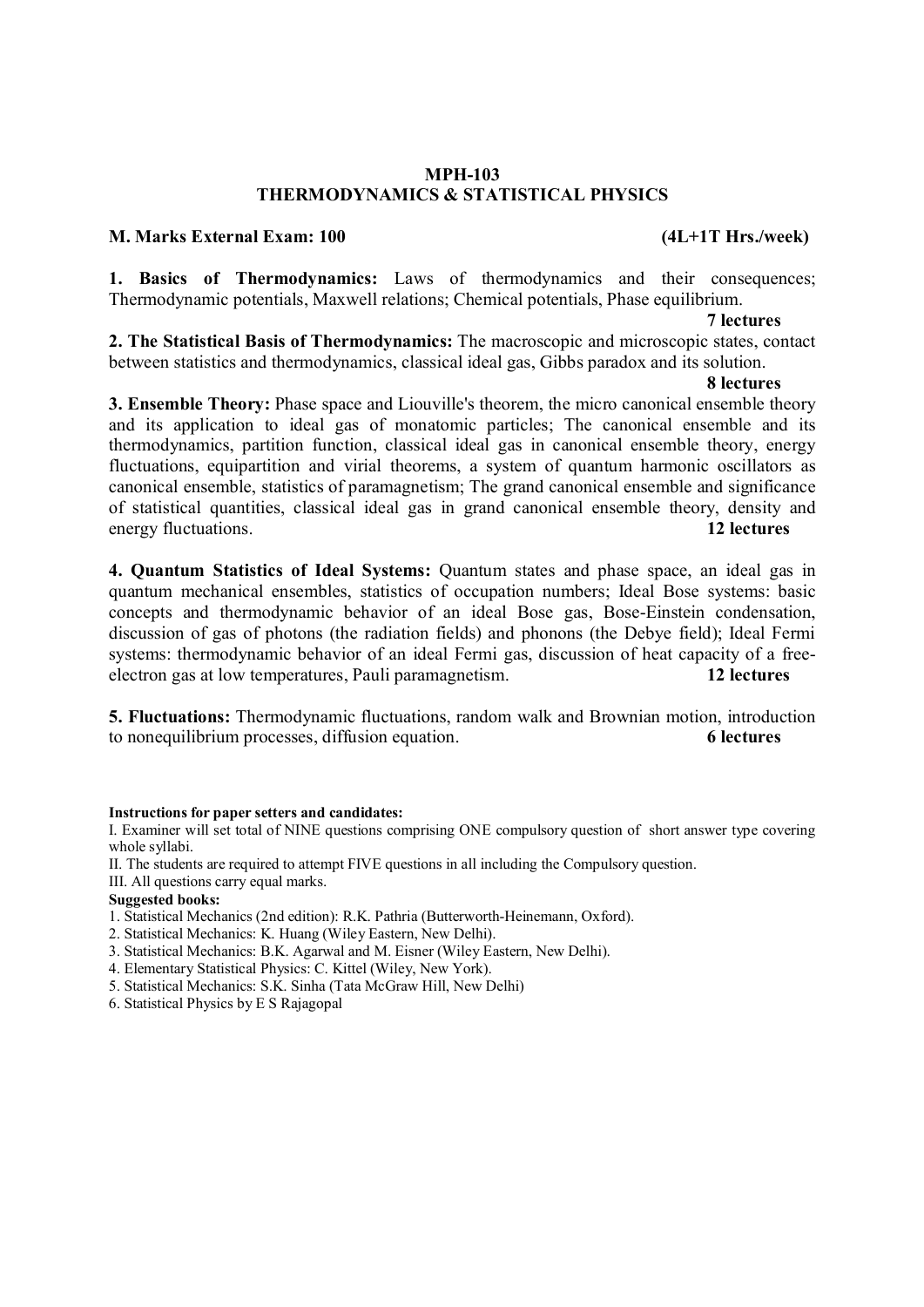#### MPH-104 SEMICONDUCTORS AND ELECTRONIC DEVICES

### Max. Marks External Exam: 100 (4L+1T Hrs./week)

#### 1. Semiconductors and Junction diodes

Introduction to semiconductors, Drift and diffusion of carriers, Fermi level, Direct and indirect semiconductors, Photoconductors, Capacitance of p-n junctions, Varactors, Tunnel diode, Light emitting diodes, Metal-semiconductor junctions; Ohmic and rectifying contacts, FET as switch and amplifier, MOSFET, Enhancement and depletion mode. Introduction to CMOS, CMOS Capabilities and Limitations and CMOS Transistors as logic gates (*viz*. NOT, NAND and NOR etc.) 13 lectures

#### 2. Circuit Analysis Theorems

Sources of electrical power, Voltage and Current sources, equivalence between voltage and current source, Thevenin and Norton theorems, maximum power transfer theorem (statement and proof), Delta star (Y) transformations. 7 lectures

3. Operational Amplifier: Operational amplifier, open loop op-amp, differential amplifier, inverting amplifier, non- inverting amplifier, voltage follower, difference and common mode gain, common mode rejection ratio. Input bias current, input offset current, input offset voltage, frequency response, slew rate, concept of feedback, Stability of operational amplifier.

Operational Amplifier as: Summing, integrator and differential, Logarithmic and antilogarithmic amplifiers, Current-to-voltage and Voltage-to-current converter, Comparators; Schmitt trigger and square wave generator. Sinusoidal Oscillators: Phase Shift, Wein bridge.<br>15 lectures

15 lectures

#### 4. Switching circuits and Power electronics

Construction and Working of Silicon controlled rectifier (SCR) Diac, Triac, Unijunction Transistor (UJT) and their applications, Transistor multivibrators: astable, monostable and bistable multivibrators. The contraction of the contraction of the contraction of the contraction of the contraction of the contraction of the contraction of the contraction of the contraction of the contraction of the con

#### Instructions for paper setters and candidates:

I. Examiner will set total of NINE questions comprising ONE compulsory question of short answer type covering whole syllabi.

II. The students are required to attempt FIVE questions in all including the Compulsory question.

III. All questions carry equal marks.

#### Suggested Books:

- 1. Semiconductor Devices Physics and Technology by S.M. Sze(Wiley)
- 2. Linear and Non-linear Circuits by Chua, Desoer and Kuh(Tata McGraw)
- 3. Integrated Electronics by Millman and Halkias(Tata McGraw Hill)
- 4. Electronic devices and Circuit theory by Boylestad and Nashelsky(Preutice Hall).
- 5. OPAMPS and Linear Integrateed circuits by Ramakant A Gayakwad (Prentice Hall).
- 6. Electronic Principles by A.P. Malvino(Tata McGraw, New Delhi).
- 7. Electronic Communication Systems : Kennedy and Davis (Tata McGraw Hill).
- 8. Semiconductor Physics by Maan Singh.
- 9. Semiconductor Physics by Choudhary

10. Principles of Electronics: V.K. Mehta and Shalu Mehta, S. Chand & Co. Ltd. New Delhi.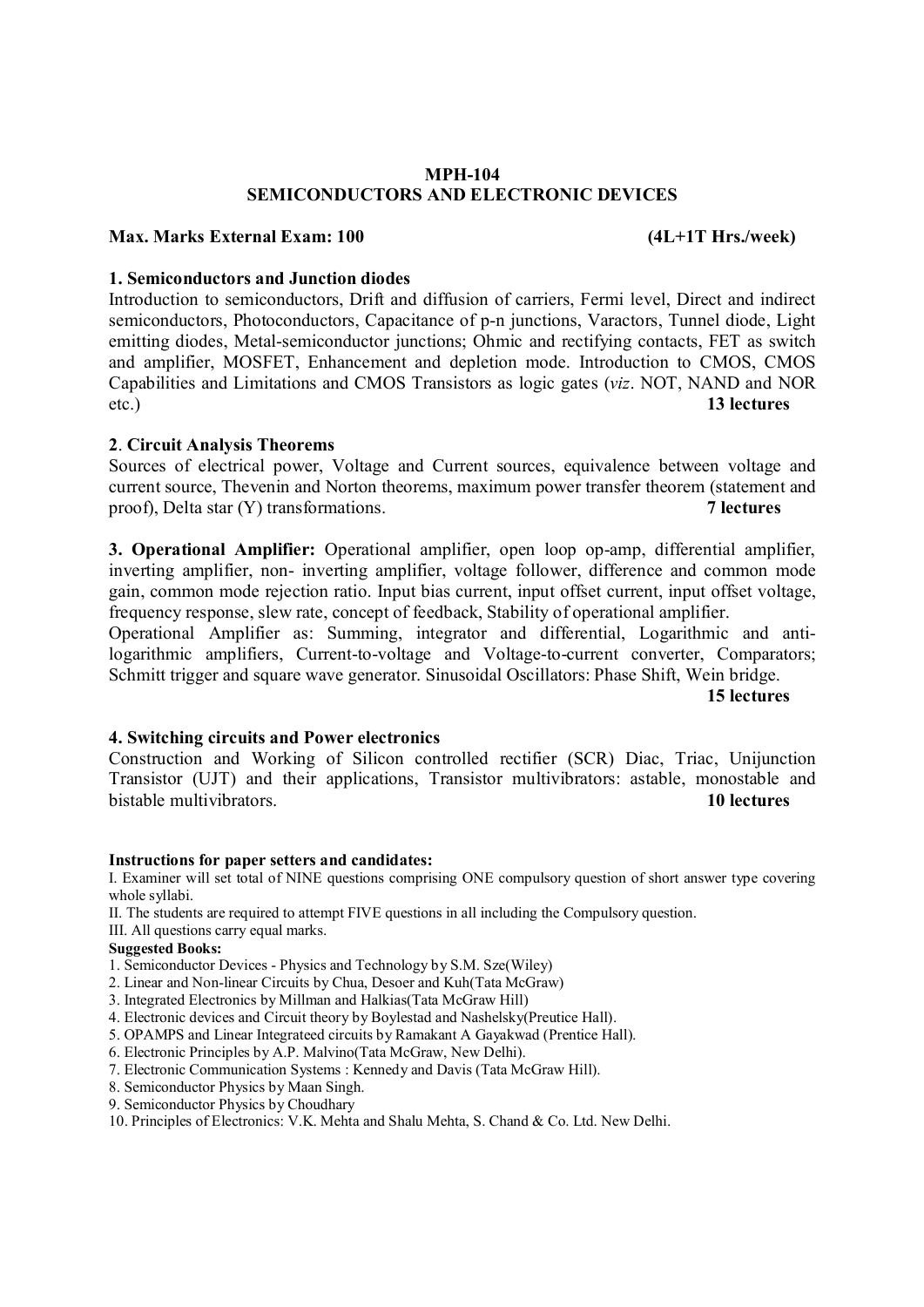#### MPH-106 FUNDAMENTALS OF COMPUTER PROGRAMMING

#### M. Marks External Exam: 100 (2L+2P Hrs./week)

1. Introduction to Computers: Chronological developments in computers, Computer systems, Hardware and Software; CPU, Primary memory, Secondary storage devices, Input devices, Output devices, Significance of software in computer system, Categories of software – system software, Application software, Compiler, Interpreter, Utility program, Binary arithmetic for integer and fractional numbers, Operating system and its significance.

#### 10 lectures

2. C/C++ Programming: Introduction to algorithm, Flow charts, Problem solving methods, Need of programming languages. C character set, Identifiers and keywords, Data types, Declarations, Statement and symbolic constants, Input-output statements, Preprocessor commands, Operators, expressions and library functions, Control statements: Conditional, Unconditional, Bi-directional, Multi-directional and loop control structures, Functions, Arrays, Strings, Introduction to Pointers, Structure and union, Files.

#### 14 lectures

### 3. Laboratory Assignments (do any Six from the list below)

- 1. Find average of N numbers.
- 2. Calculate the real roots of quadratic equation.
- 3. To check the given number is even and odd.
- 4. Input / Output using nested loops.
- 5. Input / Output with array using loop structures.
- 6. Find the average of any N numbers using linear array.
- 7. Find sum of two numbers using argument with return.
- 8. Find solution of linear equation using return.

#### Instructions for students :

1. Students are required to give written exam during practical examination.

#### Suggested Books:

- 1. Norton Peter, Introduction to Computers, Tata McGraw Hill (2005).
- 2. Kerninghan B.W. and Ritchie D.M., The C programming language, PHI (1989)
- 3. Kanetkar Yashawant, Let us C, BPB (2007).
- 4. Rajaraman V., Fundamentals of Computers, PHI (2004).
- 5. Expert C++ programming, R. Singh and I. Singh, Khanna Book Publisher.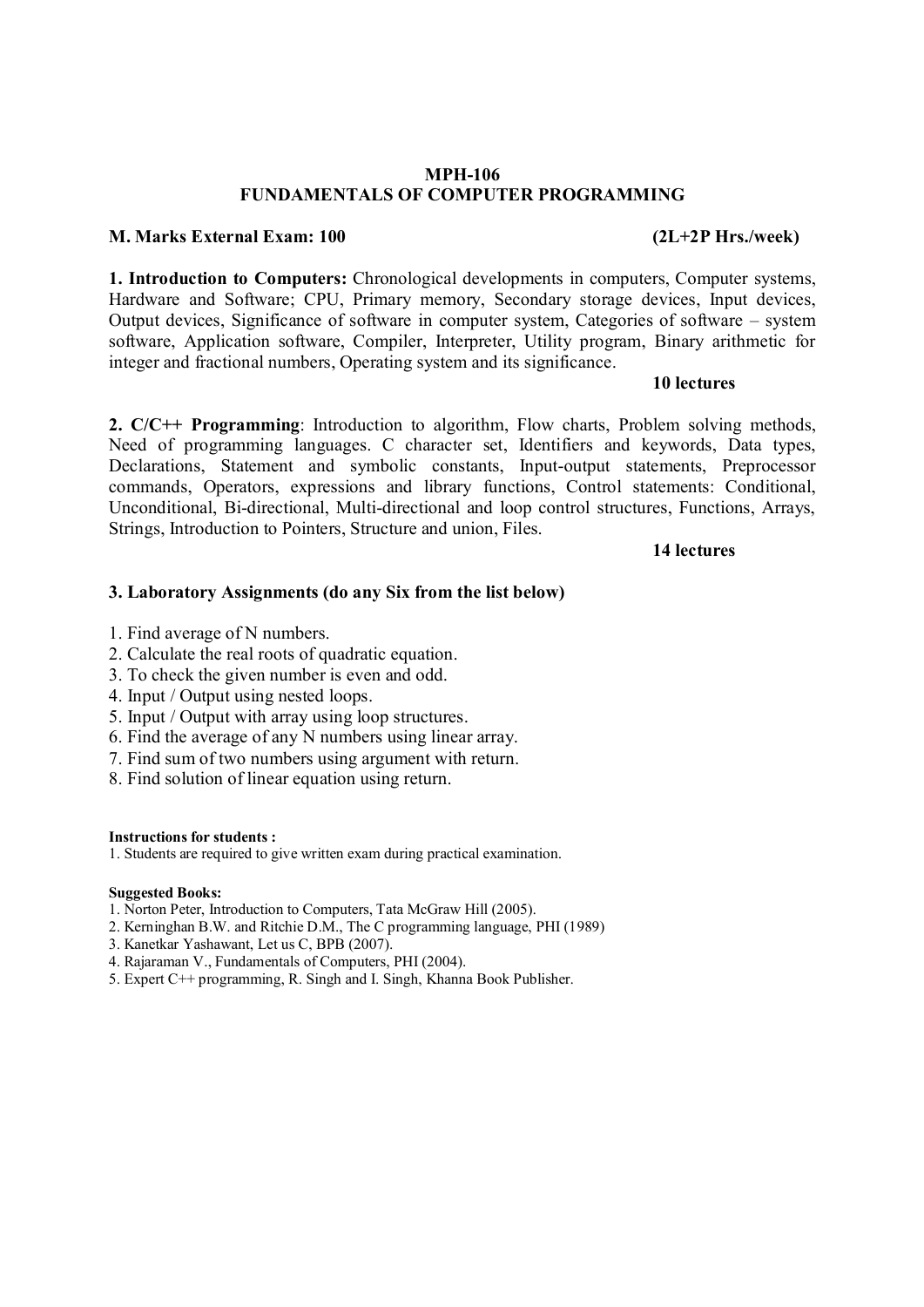### MPH-201 QUANTUM MECHANICS -I

### Marks External Exam: 100 (4L+1T Hrs./week)

### 1. Introduction to Wave Mechanics and Quantum Behaviour

Wave equation and its general solution, Quantisation in wave mechanics and bound waves, the two-slit diffraction experiment, Particle/wave duality, The classical/quantum description of the state of a particle, the wave function and its interpretation, The cordinate and momentum representation of the quantum state, The wave equation in momentum space, The uncertainty principle. 10 lectures

#### 2. General Formalism of Quantum Theory

The principle of superposition, Formation of wave-packet, Fourier analysis of wave-packet and its group velocity, Gaussian wave packet, probability current density, equation of continuity, Basic postulates of Quantum Mechanics, Probabilities in momentum and coordinate space, operator representation of dynamical variables, Hermitian operators and properties of eigenvalues and eigenfunctions of hermitian operators, expectation values and indeterminacies, Ehrenfest's theorem, Eigen value equation, Eigen value and eigen function, Ket Bra notation and Dirac delta function. **10 lectures 10 lectures 10 lectures** 

#### 3. Schrödinger equation and its applications

Hamiltonian operator and energy eigen value equation, Time independent and time dependent schrodinger equation, particle in one dimensional box, the one dimensional simple harmonic oscillator, the hydrogen atom. 5 lectures

#### 4. Angular Momentum in Quantum Mechanics

Compatible and incompatible variables, commuting observables and simultaneous measurements, The angular momentum operators, commutation relations of angular momentum operators, Orbital angular momentum eigenfunctions and eigenvalues, the parity operator, The ladder operator method for the angular momentum spectrum, Electron spin, Pauli's spin matrices and their properties, Addition of two angular Momentum. 10 lectures

#### 5. Matrix Formulation

Alternative to Schrödinger's wave mechanics, the representation of the state of a particle in a discrete basis, the matrix representation for dynamical variables, eigenvalue equations in the matrix formulation, a spin half particle in a magnetic field. 10 lectures

#### Instructions for paper setters and candidates:

I. Examiner will set total of NINE questions comprising ONE compulsory question of short answer type covering whole syllabi.

II. The students are required to attempt FIVE questions in all including the Compulsory question.

III. All questions carry equal marks.

#### Suggested Books

1 E. Merzbacher, Quantum Mechanics

2 R.P. Feynman, Feynman Lectures on Physics

3 Sara M. McMurry, Quantum Mechanics

4 L.I. Schiff, QuantumMechanics

5 J J. Sakurai,Modern Quantum Mechanics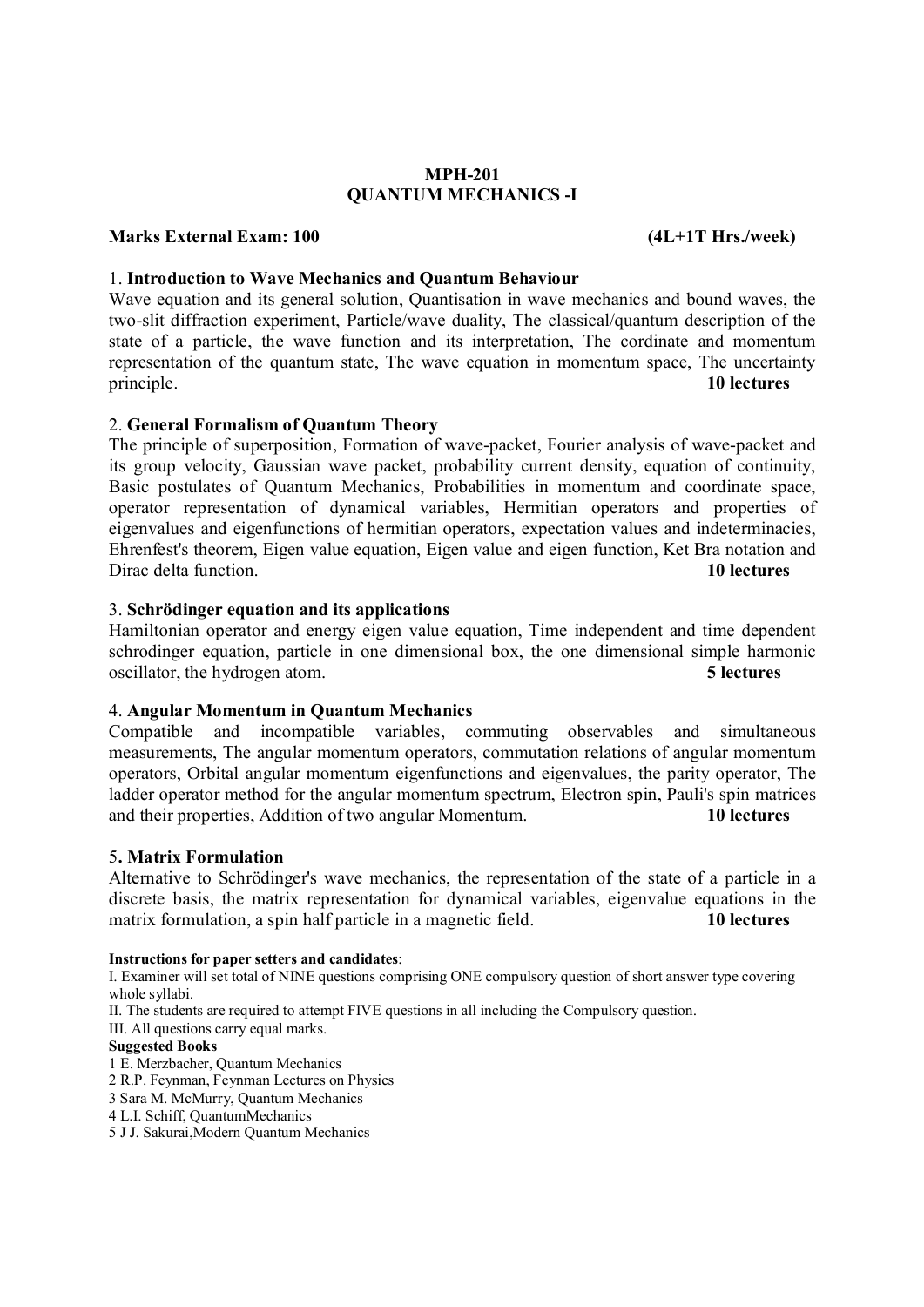# MPH-202 CONDENSED MATTER PHYSICS-I

# Max. Marks External Exam: 100 (4L+1T Hrs. /week)

# 1. Crystal Structure

Crystals, Bravais lattice, symmetry operations and classification of Bravais lattices, Common crystal structures, Determination of crystal structure: X-ray diffraction, Bragg's law, qualitative idea of electron and neutron diffraction. Elastic strain and stress component. Elastic compliance and stiffness constants. Elastic constants of cubic crystals. Elastic waves in cubic crystals.

# 2. Thermal properties of Crystal lattices

Specific heat, lattices heat capacity, classical, Einstein and Debye theories of specific heat, Born's modification of the Debye theory, Thermal expansion.

# 3. Free Electron Theory of metals

Free electron gas model, Electrical conductivity of metals, Drift velocity and relaxation time, the Boltzmann transport equation. Drude and Lorentz theory, The Sommerfeld theory of conductivity, thermal conductivity, Widemann-Franz law, Hall effect.

#### 4. Magnetism

Classification of magnetic materials, the origin of permanent magnetic dipoles, diamagnetic susceptibility, classical theory of Para magnetism, Quantum theory of Para magnetism, Quenching of orbital angular momentum, cooling by adiabatic demagnetization. Paramagnetic susceptibility of conduction electrons, Ferromagnetism, the Weiss molecular field, the interaction of the Weiss field, Heisenberg exchange interaction, types of exchange interactions, Ferromagnetic domains, Antiferro, Ferrimagnetism: The two sub lattice model, Neel's theory of ferrimagnetisms

Superconductivity: Critical field, Meissner effect, Types of superconductors, specific heat, London equations, penetration depth, BCS Theory, Tunneling phenomena, Josephson effect and its applications, Introduction to high temperature superconductors.

#### Instructions for paper setters and candidates:

- I. Examiner will set total of NINE questions comprising ONE compulsory question of short answer type covering whole syllabi.
- II. The students are required to attempt FIVE questions in all including the Compulsory question.
- III. All questions carry equal marks.

#### Suggested Books:

- 1. C. Kittel, Introduction to Solid State Physics.
- 2. N.W. Ashcroft and N.D. Mermin, Solid State Physics.
- 3. J.M. Ziman, Principles of the Theory of Solids.
- 4. A.J. Dekker, Solid State Physics.
- 5. G. Burns, Solid State Physics.
- 6. M.P. Marder, Condensed Matter Physics.
- 7. B. D. Cullity, Elements of X-Ray Diffraction
- 8. L V Azaroff, Introduction to Solids R
- 9. R. L Sighal, Solid State Physics

#### 10 lectures

#### 10 lectures

#### 15 lectures

# 10 lectures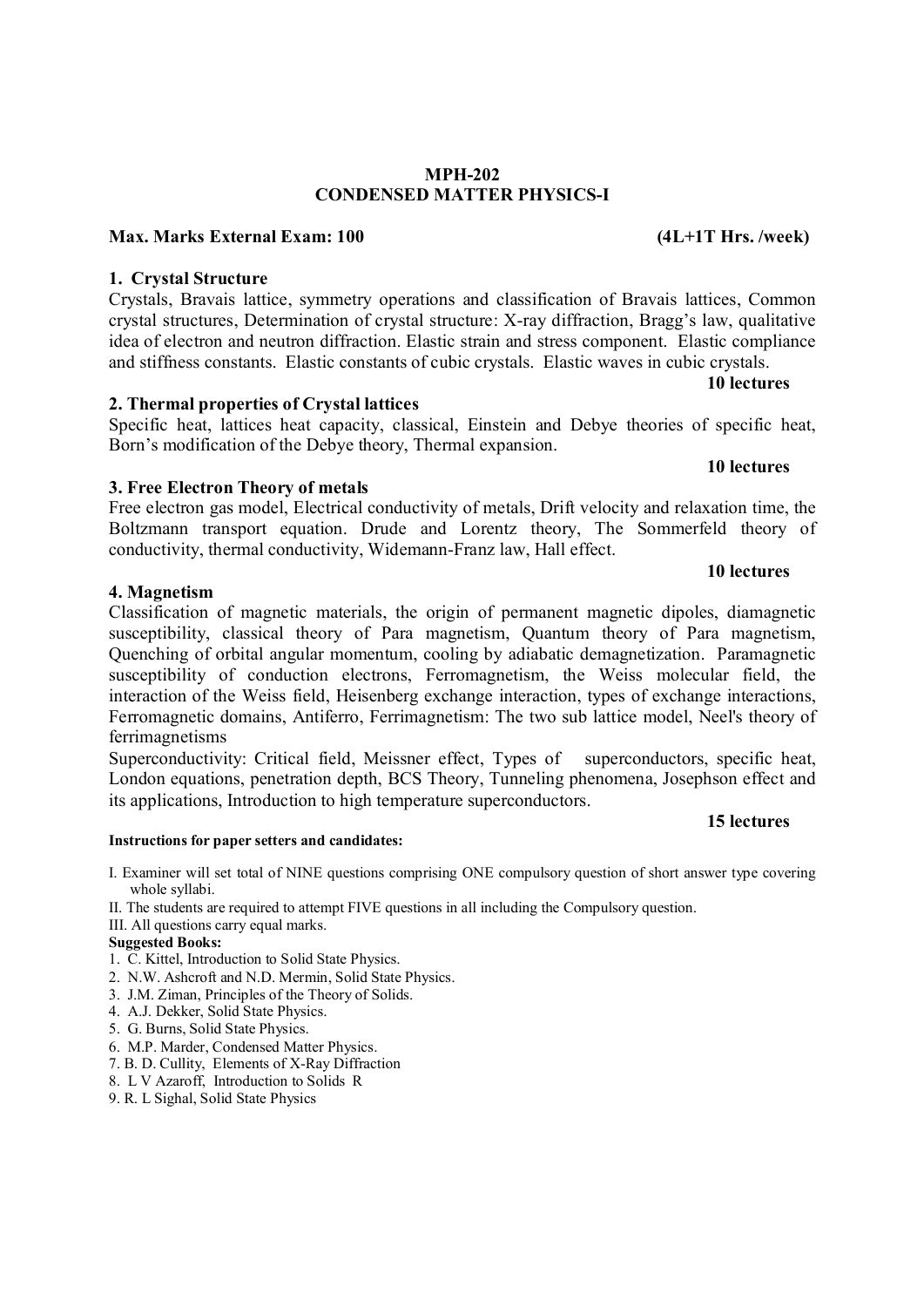#### MPH-203 ATOMIC & MOLECULAR PHYSICS

### M. Marks External Exam: 100 (4L+1T Hrs./week)

1. One Electron Atom: Vector model of a one electron atom, Quantum states of an electron in an atom, Hydrogen atom spectrum, Spin-orbit coupling, Relativistic correction, Hydrogen fine structure, Spectroscopic terms, Hyperfine structure.

2. Two valance Electron Atom: Vector model for two valance electrons atom, LS coupling, Pauli exclusion principle, Interaction energy for LS coupling, Lande interval rule, jj coupling, interaction energy for ii coupling interaction energy for ji coupling.

3. Atom in Magnetic Field: Zeeman effect, Magnetic moment of a bound electron, Magnetic interaction energy in weak field. Paschen-Back effect, Magnetic interaction energy in strong field. 8 lectures

4. Atom in Electric Field: Stark effect, First order Stark effect in hydrogen. 5 lectures

5. Molecular Spectroscopy: Rotational and vibrational spectra of diatomic molecule, Raman Spectra, Electronic spectra, Born-Oppenheimer approximation, Vibrational coarse structure, Franck-Condon principle, Rotational fine structure of electronic-vibration transitions.

10 lectures

6. Spin Resonance Spectroscopy: Electron spin resonance and nuclear magnetic resonance spectroscopy. 5 lectures

Instructions for paper setters and candidates:

I. Examiner will set total of NINE questions comprising ONE compulsory question of

short answer type covering whole syllabi.

II. The students are required to attempt FIVE questions in all including the Compulsory question.

III. All questions carry equal marks.

Suggested Books:

1. White H. E., Introduction to Atomic Spectra, McGraw Hill (1934).

2. Banwell C. N. and McCash E. M., Fundamentals of molecular spectroscopy, Tata McGraw Hill (1994).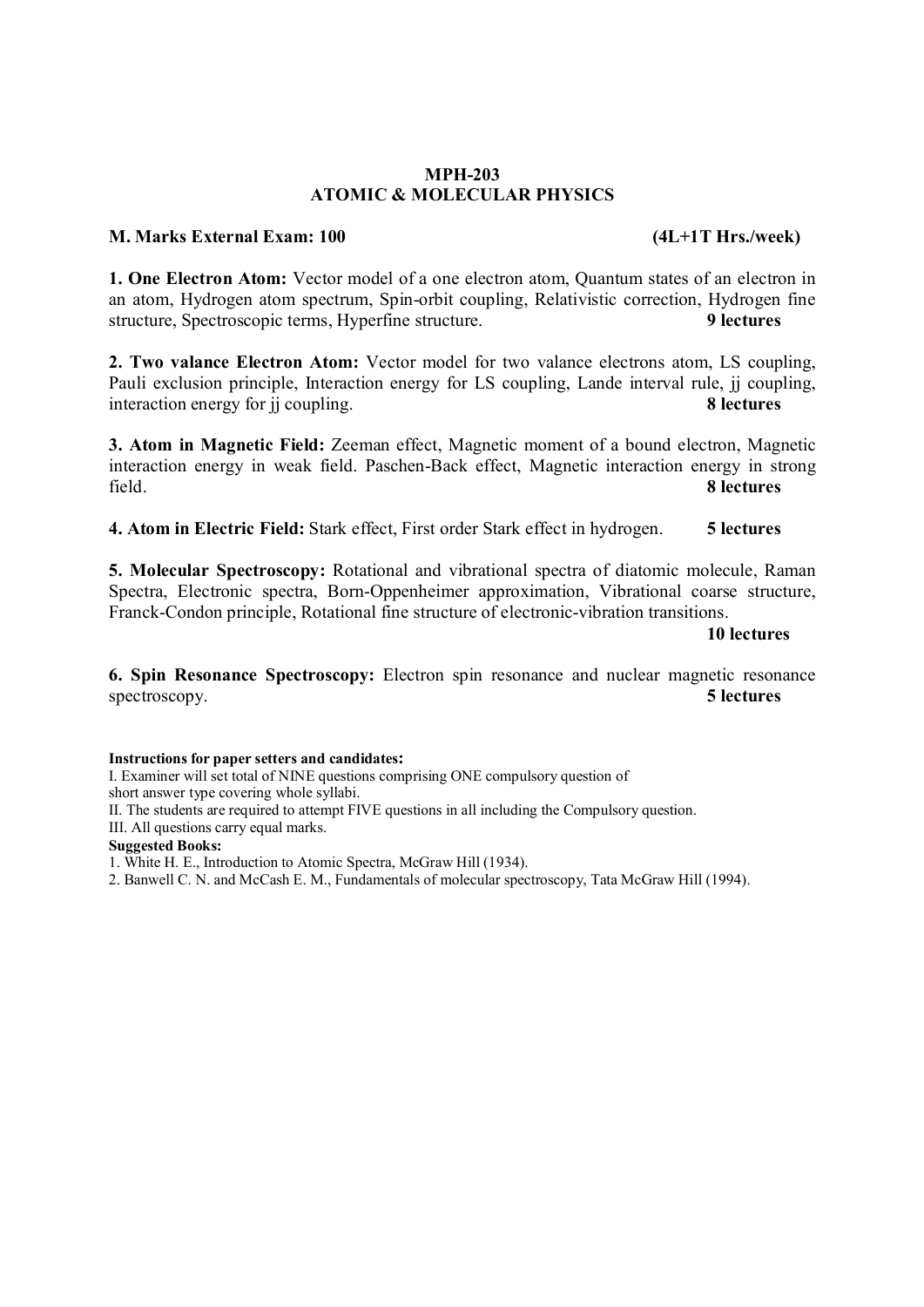### MPH - 204 Digital Electronics

### M. Marks External Exam: 100 (4L+1T Hrs./week)

1. Number System and Binary Code: Binary, Octal and Hexadecimal Number System (Conversion, Addition & Subtractions). Signed and unsigned numbers, Binary Subtractions using 1's and 2's compliment, ASCII code, Excess 3 code, Grey code, BCD code and BCD additions. Parity, Error Detection codes, Hammings Error correction code. 8 lectures

2. Minimization of logic function: OR, AND, NOT, NOR, NAND, EX-OR, EX-NOR, Basic theorem of Boolean Algebra, Sum of Products and Product of Sums, canonical form, Minimization using K-map. **8 lectures 8 lectures** 

3. Logic Families: RTL, DCTL, DTL, TTL, ECL, CMOS and its various types, Comparison of logic families. 4 lectures

4. Combinational Circuits: Combinational circuit design, Encoders, decoders, Adders, Sub tractors and Code converters. Parity checker, seven segment display, Magnitude comparators. Multiplexers, De-multiplexer, Implementation of Combinational circuit using MUX.

12 lectures

5. Sequential Circuits: Introduction, flip flops, Clocked flip flops, SR, JK, D, T and edge triggered flip- flops. Excitation tables of Flip flops. Shift Registers, Type of Shift Registers, Counter, Counter types, counter design with state equation and state diagrams.

# 12 lectures

6. Basic Concepts of Integrated Circuits : IC technology, fabrication of monolithic IC's epitaxial growth, diffusion of impurities, masking and etching, active and passive components, MSA, LSI and VLSI chips. 4 lectures

#### Instructions for paper setters and candidates:

I. Examiner will set total of NINE questions comprising ONE compulsory question of short answer type covering whole syllabi

II. The students are required to attempt FIVE questions in all including the Compulsory question.

III. All questions carry equal marks.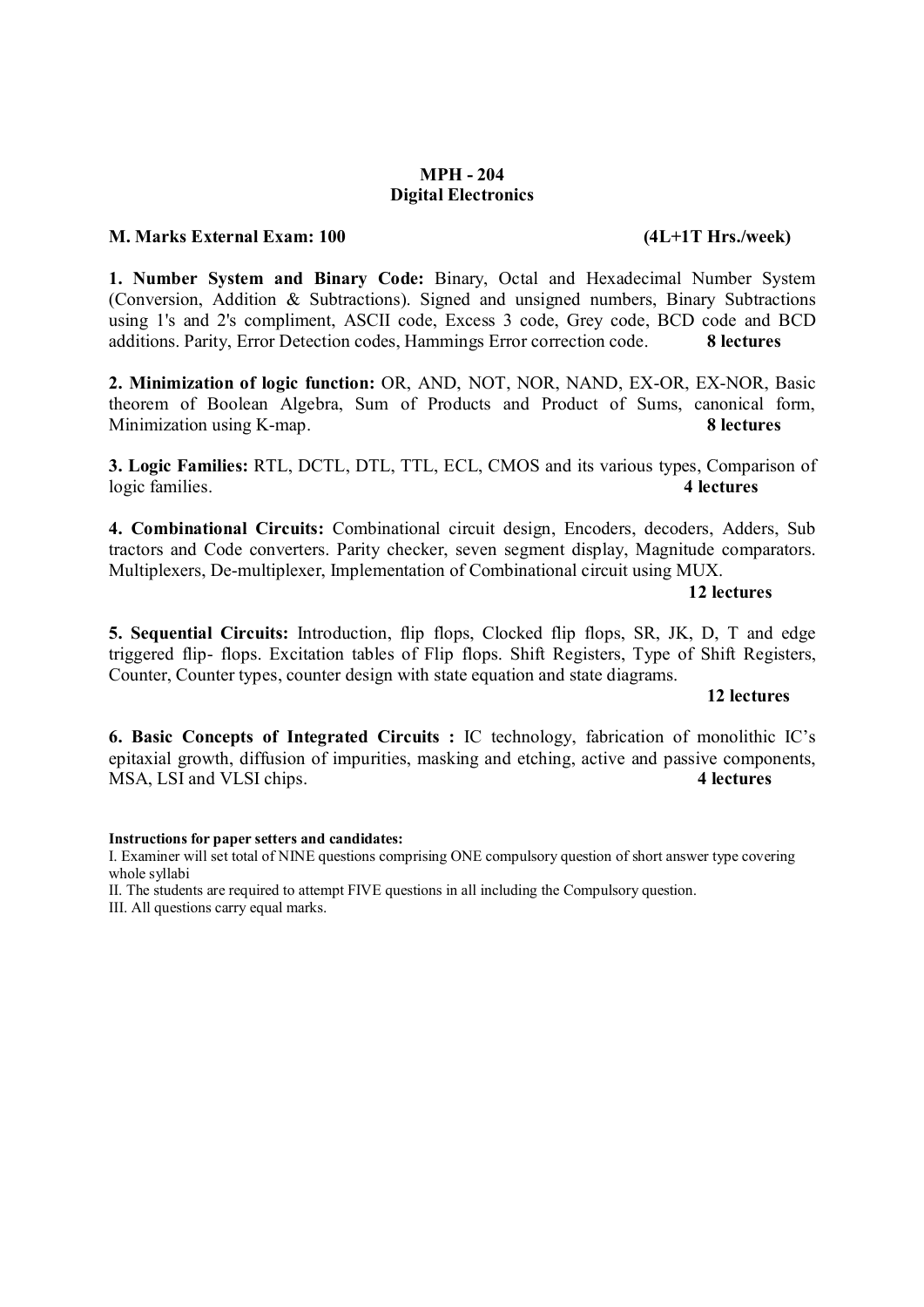#### Paper MPH-206 Computational Numerical Analysis

### Marks External Exam: 100 (2L+4P Hrs./week)

### 1. Numerical Algebraic and Transcendental Equations:

Methods for determination of zeroes of linear and nonlinear algebraic and transcendental equations, Convergence of solutions, Solution of simultaneous linear equations, Evaluation of numerical determinants, Gaussian elimination and pivoting, Matrix inversion, Iterative methods.

Introduction to interpolation, Lagrange approximation, Newton polynomials, Curve fitting by least squares, Polynomial least squares and cubic splines fitting. 4 lectures

### 2. Interpolation and Approximation

# 3. Numerical Differentiation and Integration

# Numerical differentiation, Quadrature, Simpson's rule, Gauss's quadrature formula, Newton – Cote's formula. 4 lectures

# 4. Random Variables and Monte Carlo Methods

|  | Random numbers, Pseudo-random numbers, random number generators, Monte Carlo          |  |  |  |
|--|---------------------------------------------------------------------------------------|--|--|--|
|  | integration: Area of circle, Moment of inertia, Monte Carlo Simulations: Random walk. |  |  |  |

#### 5. Differential Equations

### Euler's method, Runge Kutta methods, Predictor-corrector methods, Finite difference method, Finite difference equations for partial differential equations and their solution.

#### 5 lectures

### 6. Laboratory Assignments (Do any Eight from the list below)

1. To find mean, and standard deviation of an actual data set from any physics experiment.

2. To solve Kepler equation by Newton-Raphson method.

3. Vander Wall gas equation for volume of a real gas by the method of successive approximation.

4. Interpolate a real data set from an experiment using the Lagrange's method.

5. Calculate the magnitude of energy of a photon.

6. Fit the Einstein's photoelectric equation to a realistic data set and hence calculate Plank's constant.

7. Estimate the value of  $\pi$  by rectangular method.

8. Find the area of a unit circle by Monte Carlo integration.

9. To study the motion of an artificial satellite by solving the Newton's equation for its orbit using Euler method.

10. Study the growth and decay of current in RL circuit containing (a) DC source and (b) AC using Runge Kutta method. Draw graphs between current and time in each case.

#### Instructions for students :

The students are required to give written exam during practical examination.

# Suggested books :

1. Mathews J.H., Numerical Methods for Mathematics, Science and Engineering, Prentice Hall (2000).

2. Jain N.K., Iyengar S.R.K. & Jain R.K., Numerical Methods for Scientific & Engg. Computations, New Age International.

3. Gerald C.F. & Wheatley P.O.,, Applied Numerical Analysis, PHI

4. Atkinson K.E., An Introduction to Numerical Analysis.

5. Computer Oriented Numerical Methods, S.S. Rangi, S. Vikas & Co.

5 lectures

6 lectures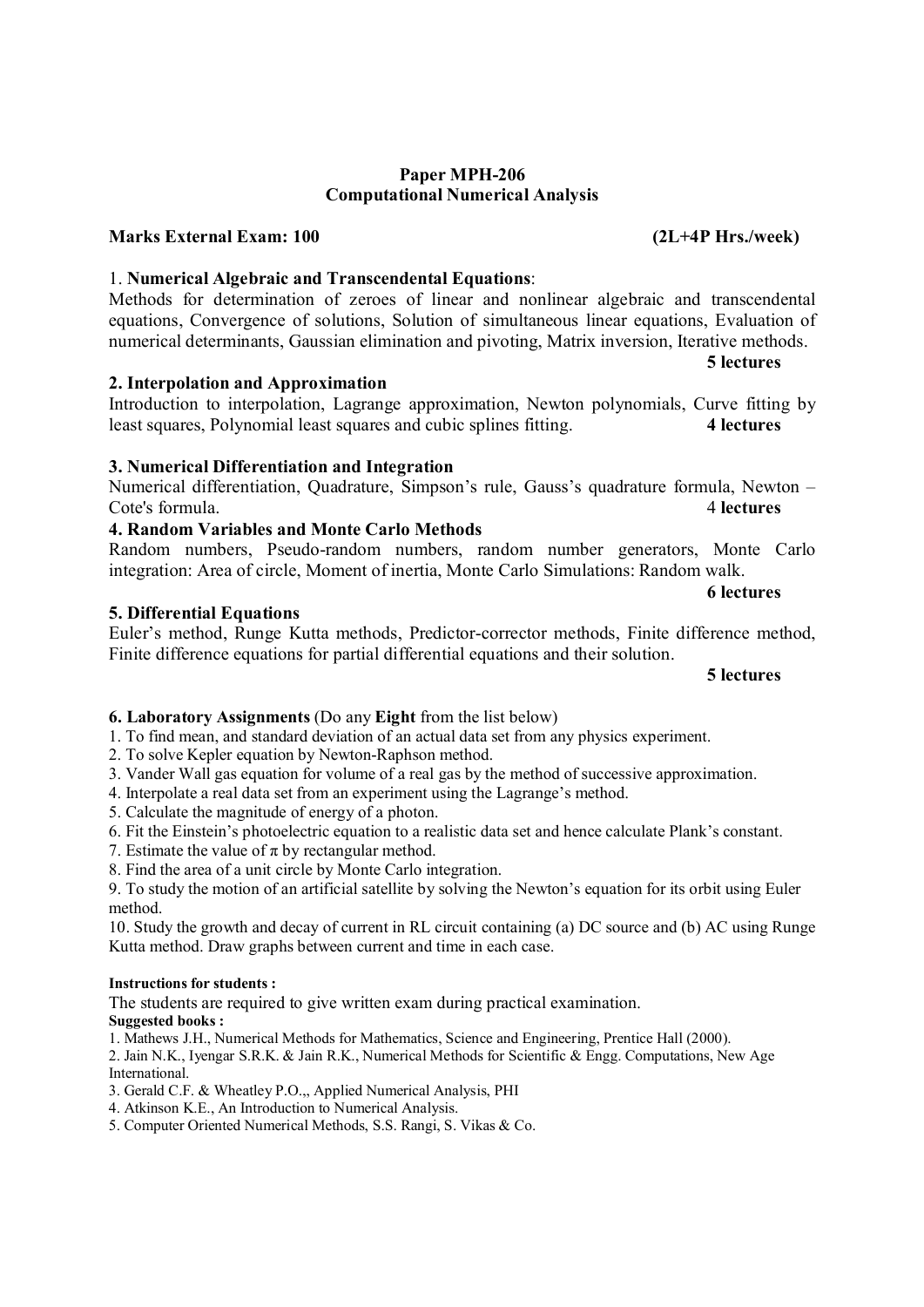#### MPH-301 QUANTUM MECHANICS-II

#### Maximum External Marks: 100 (4L+1T/week)

1. Perturbation Theory Time-independent perturbation theory, First order perturbations, Second order perturbations: anharmonic oscillator, Degenerate perturbation theory: spin-orbit coupling, the time dependent Schrodinger equatio, Resonant transition between two energy states, Time dependent perturbation theory, Transition rates and Fermi golden rule.

### 12 lectures

2. Relativistic Quantum Mechanics Basic notions of relativity and the Lorentz transformations, Klein Gordon equation, Lorentz transformation of spinors and the Dirac equation, The Dirac equation in the presence of an electromagnetic field and the magnetic moment.

#### 11 lectures

3. Elements of Scattering Theory Elastic scattering : elementary considerations on quantum theory of scattering in a given potential method of partial waves, the optical theorem, Born approximation, Low energy scattering and bound states, Scattering in a Coulomb field, scattering of identical particles and scattering of particles with spin, A brief overview of time dependent formulation of scattering. Inelastic collisions and the S matrix: a brief overview.

# 13 lectures

4. Systems of Identical Particles Classical vs. quantum descriptions, Brief introduction to identical particles in quantum mechanics, Permutation operators and many body wave functions, Application to 2-electron systems, Pauli exclusion principle, Bose Einstein and Fermi Dirac Statistics. 9 lectures

#### Instructions for paper setters and candidates:

I. Examiner will set total of NINE questions comprising ONE compulsory question of short answer type covering whole syllabi

II. The students are required to attempt FIVE questions in all including the Compulsory question.

III. All questions carry equal marks.

#### Suggested books :

1. Modern Quantum Mechnics: J.J. Sakurai-Pearson Educaton Pvt. Ltd., New Delhi, 2002.

- 2. Quantum Mechanics: L I Schiff-Tokyo Mc Graw Hill, 1968.
- 3. Feynmann lectures in Physics Vol. III-Addison Wesly, 1975.
- 4. Quantum Mechanics: Powel and Craseman-Narosa Pub. New Delhi, 1961.
- 5. Quantum Mechanics: Merzbacher-JohnWiley & Sons, New York, 197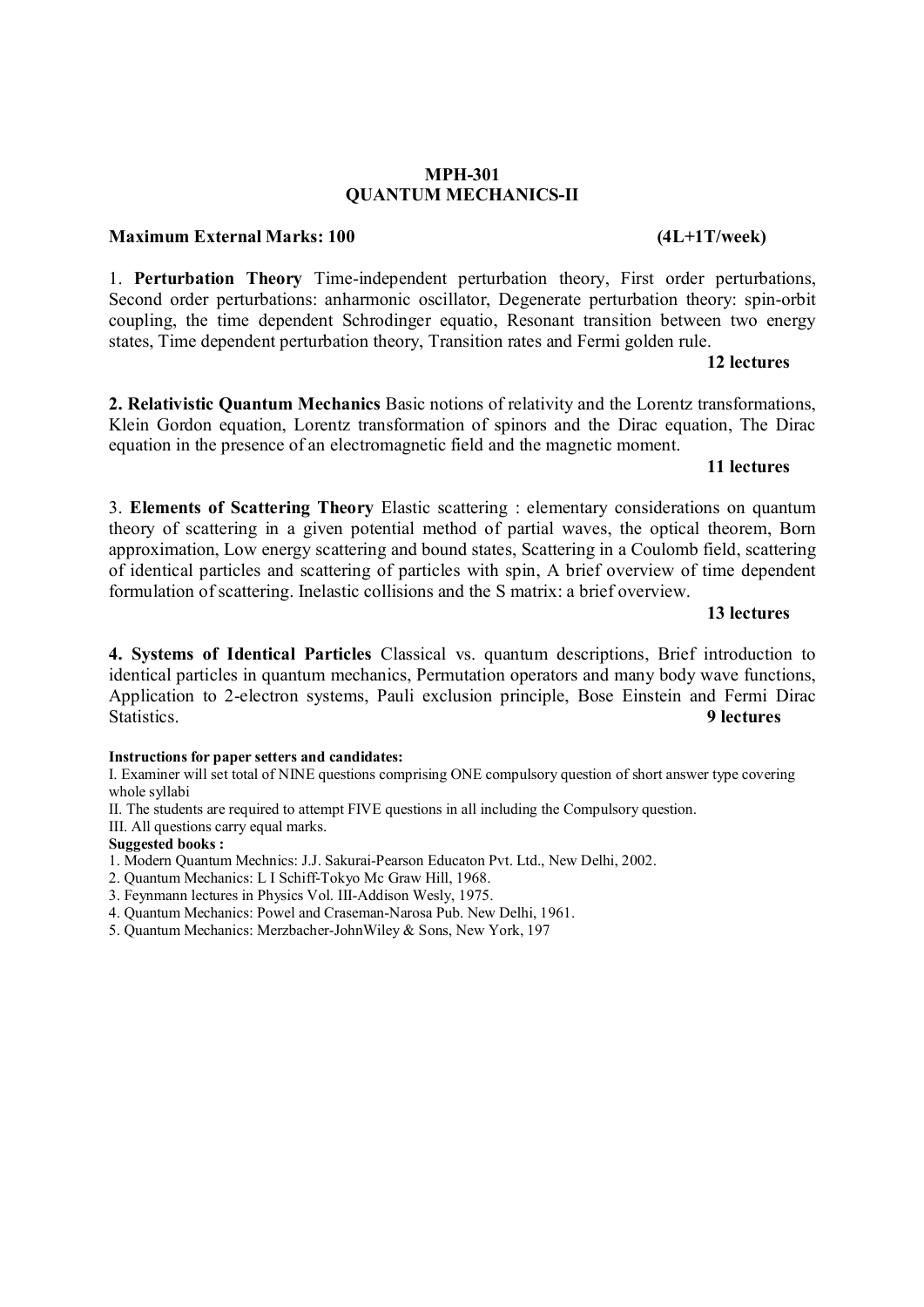#### MPH-302

#### CONDENSED MATTER PHYSICS-II

#### Max. Marks External Exam: 100 (4L+1T Hrs. /week)

#### 1. Defects and Diffusion in Solids:

Point defects: Impurities, Vacancies- Schottky and Frankel vacancies, Color centers, F-centres, Line defects (dislocations), Edge and screw dislocations, Berger Vector, Slip, Planar (stacking) Faults, Grain boundaries, Low angle grain boundaries, the Hydration energy of ions, Activation energy for formation of defects in ionic crystals, Diffusion in solids, Classification of diffusion process, Ficks law, Factor affecting diffusion and applications, Kirkendal law interpretation of diffusion in alkali halides **15** diffusion in alkali halides.

#### 2. Dielectric Properties of Solids

Dielectrics and Ferroelectrics: Macroscopic field, The local field, Lorentz field. The Claussius-Mossotti relations, different contribution to polarization: dipolar, electronic and ionic polarisabilities, General properties of ferroelectric materials. The theories of ferroelectricity. 10 lectures

3. Electronic Energy bands in Solids: Wave functions in periodic potential and Bloch theorem, Kronig-Penney Model, E vs. K relations, Motion of electron in one dimension according to band theory, Crystal momentum, Concept of effective mass and hole. Distinction between metals, insulators and semiconductors, Brillouin zones, density of states, overlapping of energy bands. 10 lectures

4. Optical Properties of solids: Dielectric function of electron gas, plasma frequency Plasmons, Excitons, Photoconductivity, influence of traps, Luminescence: excitation and emission, Efficiency of a phosphor, Decay mechanisms, Thermo-luminescence and glow curves, Electroluminescence. 10 lectures

#### Instructions for paper setters and candidates:

- I. Examiner will set total of NINE questions comprising ONE compulsory question of short answer type covering whole syllabi.
- II. The students are required to attempt FIVE questions in all including the Compulsory question.
- III. All questions carry equal marks.

#### Recommended Books:

- 1. C. Kittel, Introduction to Solid State Physics.
- 2. N.W. Ashcroft and N.D. Mermin, Solid State Physics.
- 3. J.M. Ziman, Principles of the Theory of Solids.
- 4. A.J. Dekker, Solid State Physics.
- 5. G. Burns, Solid State Physics.
- 6. M.P. Marder, Condensed Matter Physics.
- 7. B. D. Cullity, Elements of X-Ray Diffraction
- 8. L V Azaroff, Introduction to Solids
- 9. R.L. Singhal, Solid State Physics*,*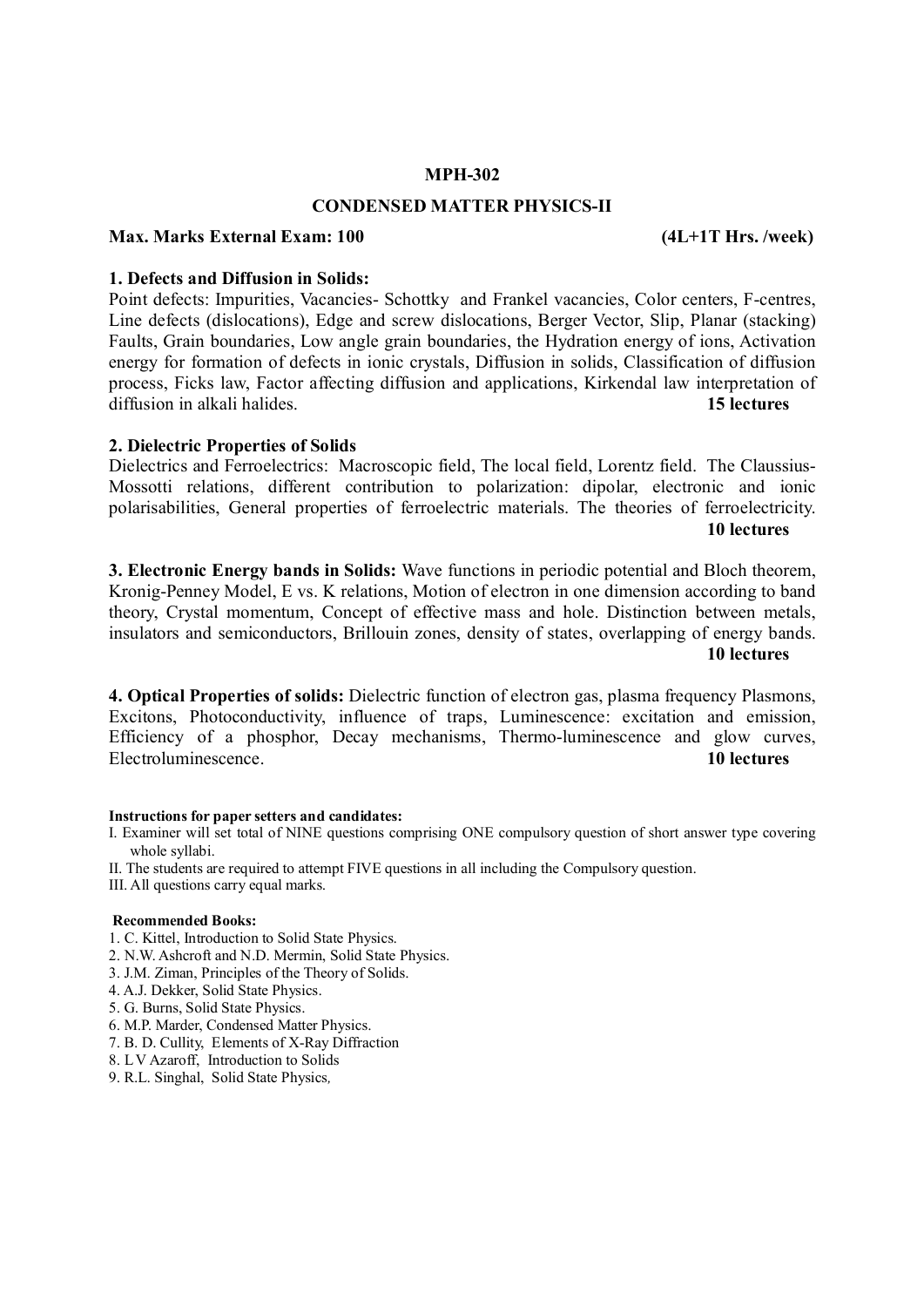### MPH-303 NUCLEAR & PARTICLE PHYSICS

# M. Marks External Exam: 100 (4L+1T Hrs./week)

#### 1. Properties of Atomic Nucleus

Theories of nuclear composition (proton-electron, proton-neutron), Binding Energy, Semiempirical Mass Formula for nuclear stability, Quantum numbers of nucleons, Quantum properties of nuclear states, nuclear angular momentum, Nuclear Magnetic dipole moment, Electric quadrupole moment, potential well, quantum statistics. 5 **5** Lectures

#### 2. Nuclear Interactions

Nuclear Forces: Two nuclear system, deuteron problem, proton-proton and proton-neutron scattering experiments at low energy, meson theory of nuclear forces, exchanges forces and tensor forces, effective range theory-spin dependence of nuclear forces-Charge independence and charge symmetry of nuclear forces-Isospin formalisim. 15 Lectures

#### 3. Nuclear Models

Bohr-Wheeler theory of fission, Experimental evidence for shell effects, Shell Model, Spin-Orbit coupling, Magic-Applications of Shell model like Angular momenta and parities of nuclear ground states, Quantitative discussion and estimates of transition rates-magnetic moments and Schmidt lines, Collective model, Nuclear vibrations spectra and rotational spectra, applications.

10 Lectures

#### 4. Nuclear Reactions

Direct and compound nuclear reaction mechanisms, cross sections in terms of partial wave amplitudes, Compound nucleus, scattering matrix, Reciprocity theorem, Breit Winger one level formula, Resonance scattering. 12 Lectures

### 5. Elementary Particle Physics

Types of interaction between elementary particles- Hadrons and Leptons- Symmetry and conservative laws- Elementary ideas of CP and CPT invariance—Classification of Hadrons— Gell-Mann- Okubo mass formula for octet and decuplet hadrons—Charm, bottom and top quarks. 6 Lectures

#### Instructions for paper setters and candidates:

I. Examiner will set total of NINE questions comprising ONE compulsory question of short answer type covering whole syllabi.

II. The students are required to attempt FIVE questions in all including the Compulsory question. III. All questions carry equal marks.

Suggested books: 1. Roy R.R. & Nigam B.P., Nuclear Physics, New Age International Ltd (2001).

2. Preston M. A. and Bhaduri R. K., Structure of Nucleus Addision-Welsey (2000).

- 3. Pal, M.K., Theory of Nuclear Structure, East-West Press Delhi (1983).
- 4. Kaplan Irving Nuclear Physics, Narosa Publishing House (2000).
- 5. Tayal D. C., Nuclear Physics, Himalaya Publication home (2007)
- 6. Perkins D.H., Introduction to High Energy Physics, Cambridge University Press (2000).
- 7. Hughes I.S., Elementary Particles, Cambridge University Press (1991).

8. Close F.E., Introduction to Quarks and Partons, Academic Press (1979).

9. Segre E., Nuclei and Particles, Benjamin-Cummings Pub. Co. (1997).

10. Khanna M.P., Introduction to Particle Physics, Prentice Hall of India Pvt. Ltd (2004).

11. G.N. Ghoshal, Nuclear Physics , S. Chand (2014)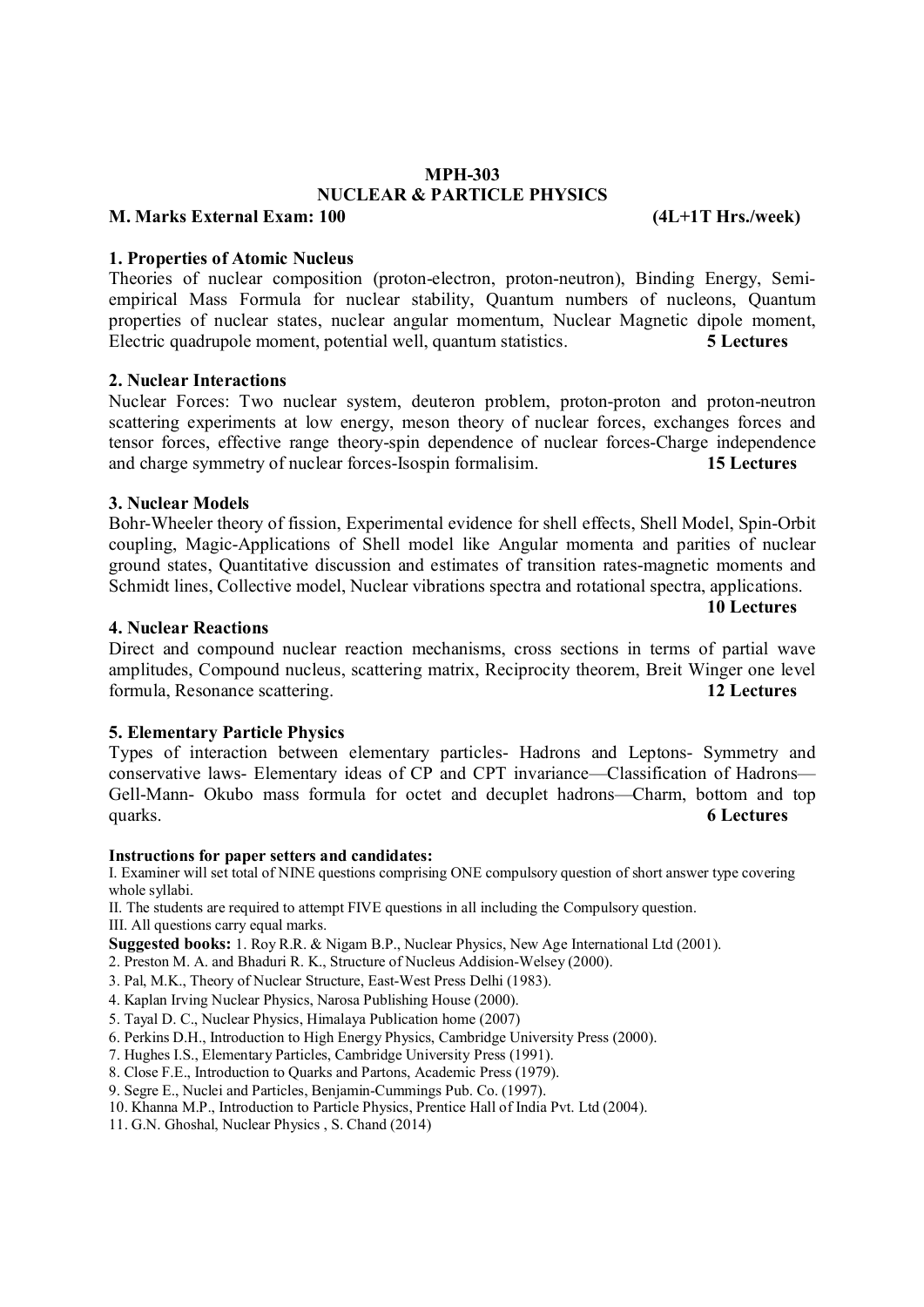### MPH-304 CLASSICAL ELECTRODYNEMICS

### M. Marks External Exam: 100 (4L+1T Hrs./week)

1. Boundary Value Problems: Uniqueness Theorem, Boundary conditions, Green's Theorem, Formal solution of Electrostatic & Magnetostatic Boundary value problem, Method of images with examples. 11 lectures

2. Time Varying Fields and Maxwell Equations: Faraday's Law of induction, Displacement current, Maxwell equations, scalar and vector potentials, Gauge transformation, Lorentz and Coulomb gauges, General Expression for the electromagnetic fields energy, Poynting's Theorem. 10 lectures

3. Electromagnetic Waves: Wave equation, Plane waves in free space and isotropic dielectrics, Polarization, Energy transmitted by a plane wave, Waves in conducting media, Skin depth. Reflection and Refraction of electromagnetic waves at plane surface between dielectrics, Fresnel's amplitude relations. Polarization by reflection and total internal reflection.

14 lectures

4. Wave Guides: Field at the surface of and within the conductor, Wave guides, TE, TM and TEM waves, Energy flow and attenuation in wave guides, Cavity resonators and Power loss in cavity and quality factor. 10 lectures

5. Radiation Systems: Fields of radiation of a localized oscillating source, Electric & Magnetic dipole fields and electric quadrupole fields, Centre fed linear antenna, Introduction to radiation damping and radiation reaction. 10 lectures

#### Instructions for paper setters and candidates:

I. Examiner will set total of NINE questions comprising ONE compulsory question of short answer type covering whole syllabi.

- II. The students are required to attempt FIVE questions in all including the Compulsory question.
- III. All questions carry equal marks.

#### Suggested books:

- 1. Jordan E. C. and Balmain K. G., Electromagnetic Wave and radiating systems, Prentice Hall India Ltd. (1997).
- 2. Griffiths D.J., Introduction to Electrodynamics, Prentice Hall (1998).
- 3. Jackson J.D., Classical Electrodynamics, Wiley Eastern (1999)
- 4. Puri S.P., Classical Electrodynamics, Tata McGraw Hill (1999).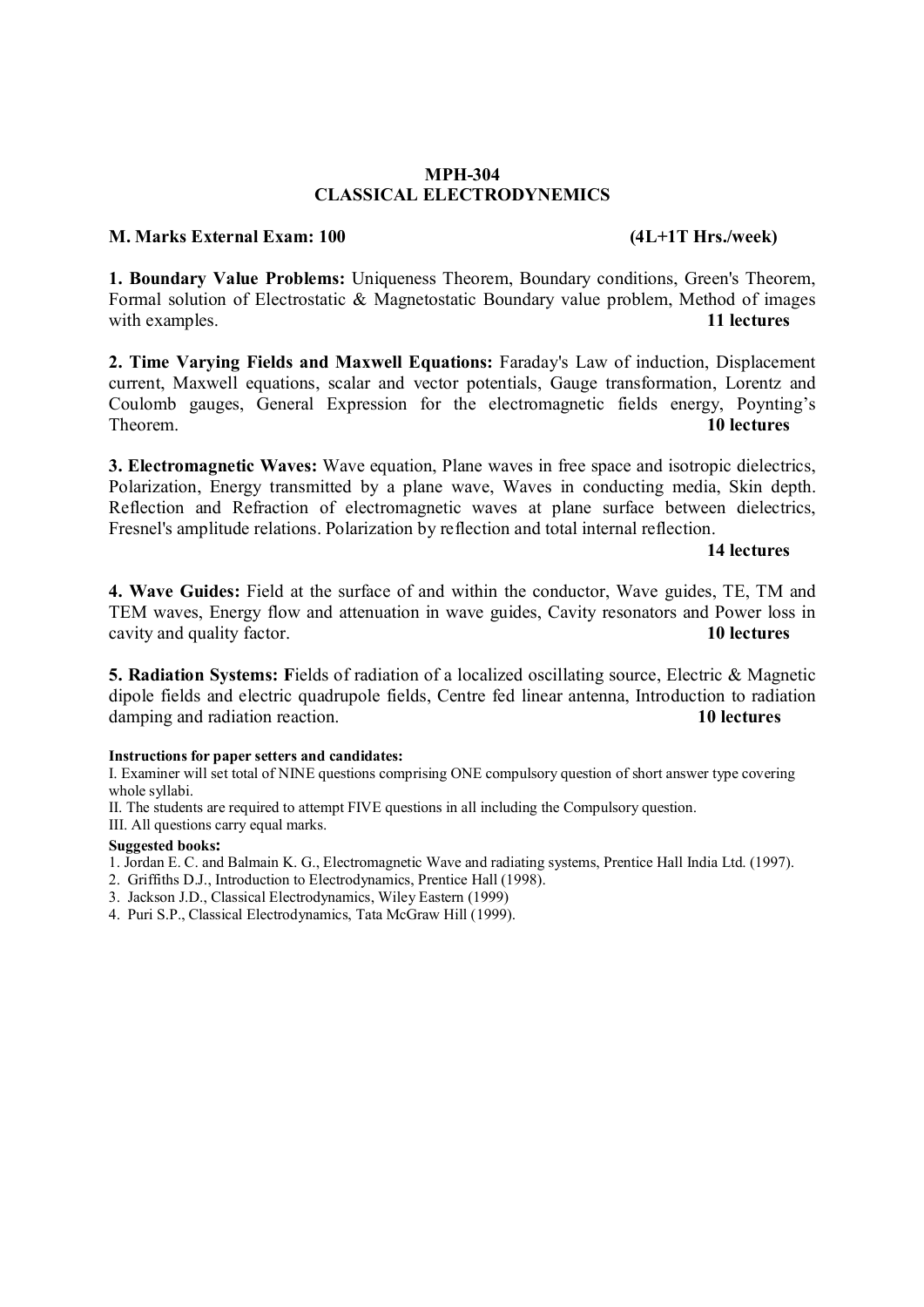#### MPH-401 PHYSICS OF NANO MATERIALS

#### M. Marks External Exam: 100 (4L+1T Hrs. /week)

Introductory Aspects: Free electron theory and its features, Idea of band structure - metals, insulators and semiconductors. Density of state in bands and its variation with energy, Effect of crystal size on density of states and band gap. 10 lectures

Nanostructures: Electron confinement in infinitely deep square well, Confinement in one and two-dimensional wells, Idea of quantum well structure, quantum dots, Semiconductor Quantum Dots, Confining excitons, Correlation of properties with size. 10 lectures

Preparation of Nanomaterials: Bottom up: Cluster beam evaporation, Ion beam deposition, Chemical bath deposition; Top down: Ball Milling, Lithography. 7 lectures

**Nanomaterials:** Carbon nanostructures  $(C_{60}$ , carbon nanotubes) synthesis, mechanism of growth, Properties and applications of Carbon nanotubes, Nanosized metal particles, Nanostructured polymers, metal to insulator transition 10 lectures

General Characterization Techniques: Determination of particle size, study of texture and microstructure, Increase in x-ray diffraction peaks of nanoparticles, Raman and FTIR spectroscopy of nanomaterials. 8 lectures

#### Instructions for paper setters and candidates:

I. Examiner will set total of NINE questions comprising ONE compulsory question of short answer type covering whole syllabi.

II. The students are required to attempt FIVE questions in all including the Compulsory question.

III. All questions carry equal marks.

#### Recommended Books:

1. Chow G-M & Gonsalves K.E., Nanotechnology - Molecularly Designed Materials, American Chemical Society.

2. Jain K.P., Physics of Semiconductor Nanostructures, Narosa Publishing House (1997).

3. Cao, G., Nanostructures and Nanomaterials: Synthesis, Properties and Applications, Emperial College Press 2004).